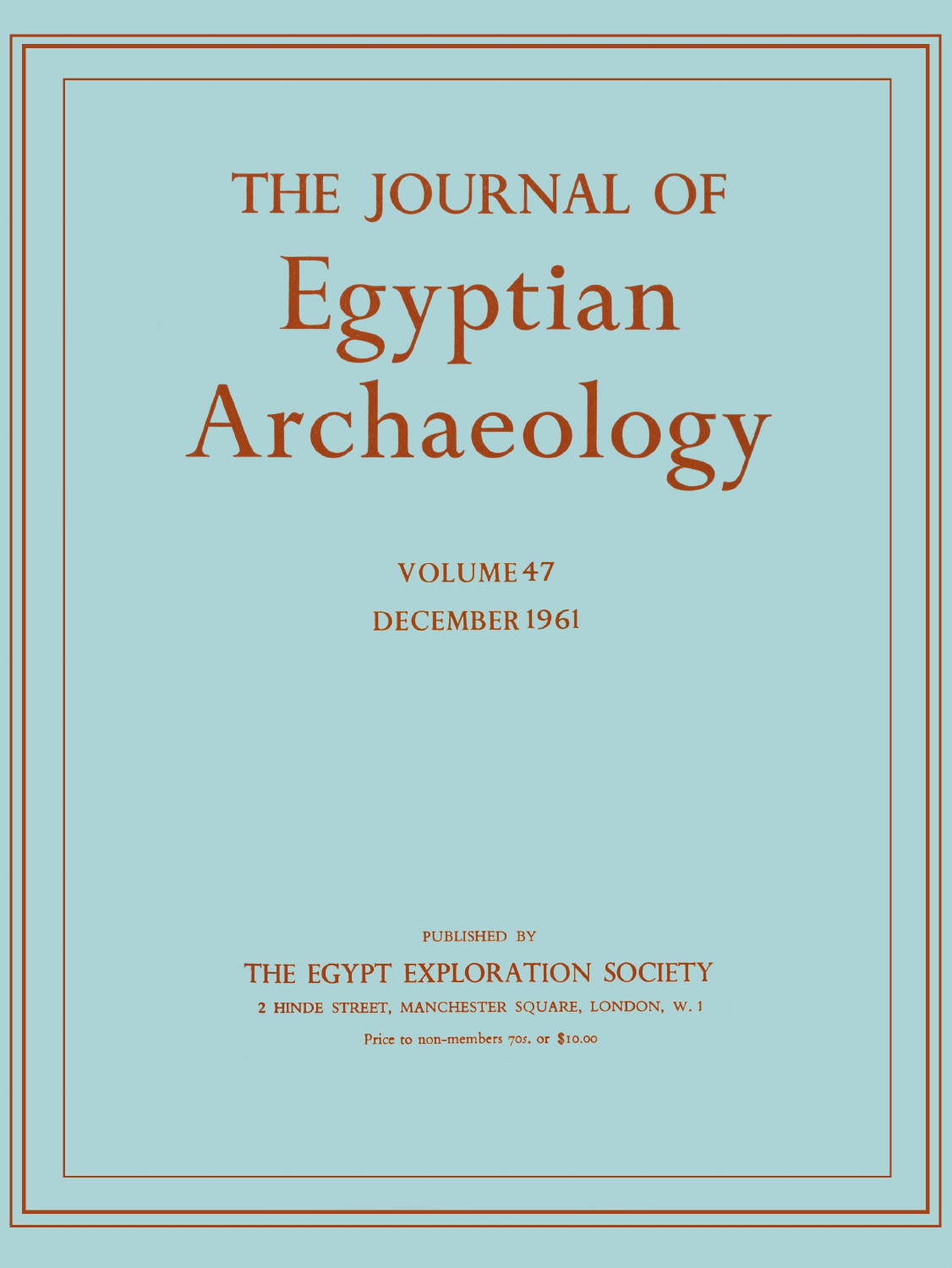# THE JOURNAL OF Egyptian Archaeology

VOLUME 47

PUBLISHED BY THE EGYPT EXPLORATION SOCIETY 2 HINDE STREET, MANCHESTER SQUARE, LONDON, W.l

I961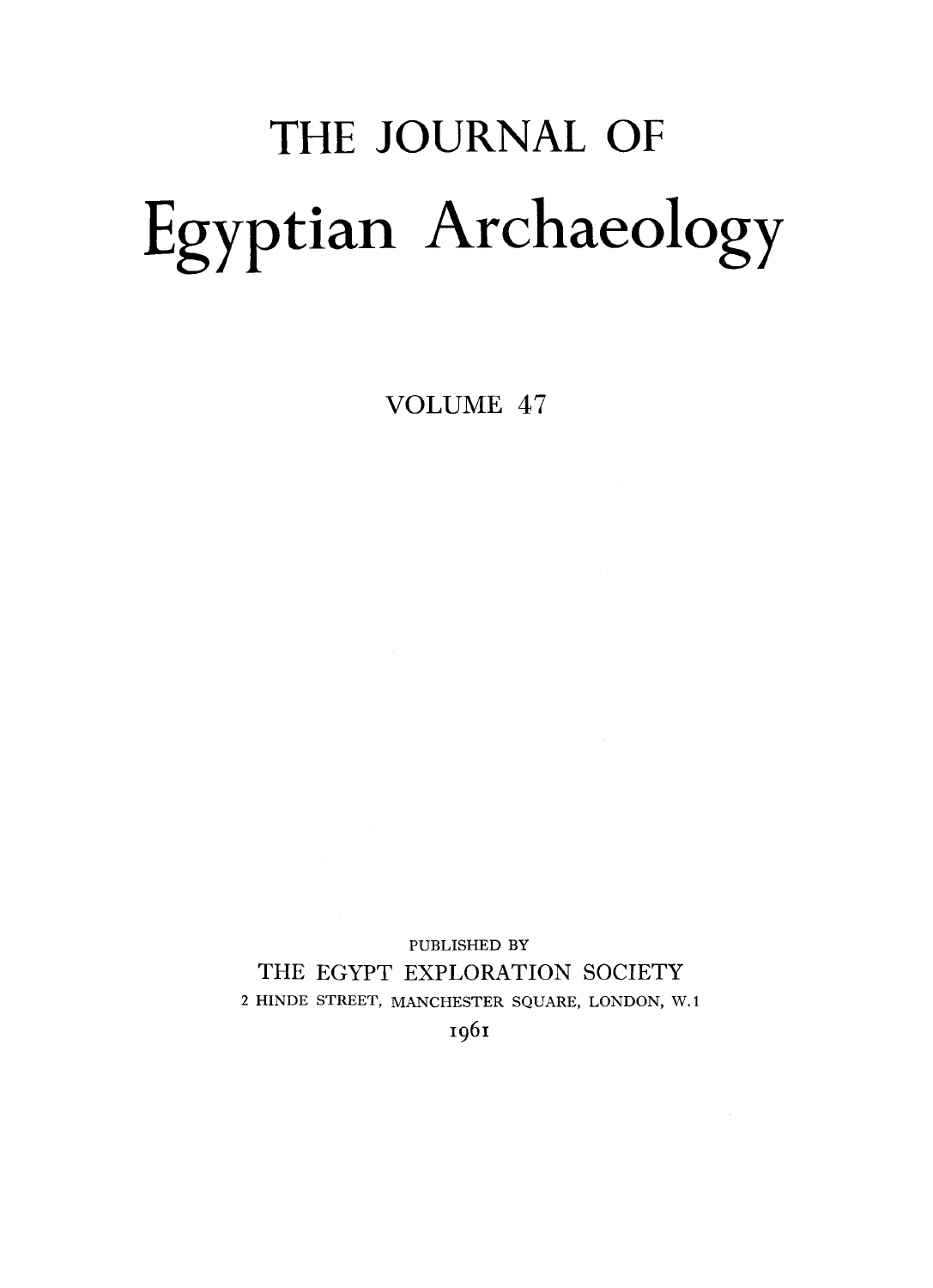### **CONTENTS**

|                                                                                                                                                                                                                                                                                                                                                                                      |        |                                                                                       |                            |                           |                             |               |  | <b>PAGE</b>            |
|--------------------------------------------------------------------------------------------------------------------------------------------------------------------------------------------------------------------------------------------------------------------------------------------------------------------------------------------------------------------------------------|--------|---------------------------------------------------------------------------------------|----------------------------|---------------------------|-----------------------------|---------------|--|------------------------|
| EDITORIAL FOREWORD.                                                                                                                                                                                                                                                                                                                                                                  |        |                                                                                       |                            |                           |                             |               |  | 1                      |
| THE STELA OF MERER IN CRACOW                                                                                                                                                                                                                                                                                                                                                         |        |                                                                                       |                            |                           | Jaroslav Černý              |               |  | 5                      |
| AN UNUSUAL STELA FROM ABYDOS                                                                                                                                                                                                                                                                                                                                                         |        |                                                                                       |                            |                           | K. A. Kitchen               |               |  | $\mathbf{I}\mathbf{O}$ |
| A FRAGMENT OF A PUNT SCENE                                                                                                                                                                                                                                                                                                                                                           |        |                                                                                       |                            |                           | Nina M. Davies              |               |  | 19                     |
| THE PLAN OF TOMB 55 IN THE VALLEY OF THE KINGS                                                                                                                                                                                                                                                                                                                                       |        |                                                                                       |                            |                           | Elizabeth Thomas            |               |  | 24                     |
| ONCE AGAIN THE SO-CALLED COFFIN OF AKHENATEN                                                                                                                                                                                                                                                                                                                                         |        |                                                                                       |                            |                           | H. W. Fairman               |               |  | 25                     |
| THE TOMB OF AKHENATEN AT THEBES                                                                                                                                                                                                                                                                                                                                                      | $\sim$ |                                                                                       |                            |                           | Cyril Aldred                |               |  | 41                     |
| APPENDIX                                                                                                                                                                                                                                                                                                                                                                             |        |                                                                                       |                            |                           | A. T. Sandison              |               |  | 60                     |
| FINDS FROM 'THE TOMB OF QUEEN TIYE' IN THE SWANSEA                                                                                                                                                                                                                                                                                                                                   |        |                                                                                       |                            |                           |                             |               |  |                        |
| <b>MUSEUM</b>                                                                                                                                                                                                                                                                                                                                                                        |        |                                                                                       |                            |                           | Kate Bosse-Griffiths        |               |  | 66                     |
| <b>SOME SEA-PEOPLES</b>                                                                                                                                                                                                                                                                                                                                                              |        |                                                                                       |                            |                           | G. A. Wainwright            |               |  | 71                     |
| THE EGYPTIAN MEMNON                                                                                                                                                                                                                                                                                                                                                                  |        | $\mathbf{r} = \mathbf{r}$                                                             | $\ddot{\phantom{0}}$       |                           | Sir Alan Gardiner           |               |  | QI                     |
| THE ALLEGED SEMITIC ORIGINAL OF THE Wisdom of                                                                                                                                                                                                                                                                                                                                        |        |                                                                                       |                            |                           |                             |               |  |                        |
| Amenemope<br>$\ddot{\phantom{a}}$<br>$\ddot{\phantom{0}}$                                                                                                                                                                                                                                                                                                                            |        |                                                                                       |                            | $\ddot{\phantom{0}}$      | Ronald J. Williams          |               |  | 100                    |
| NOTES ON PTOLEMAIC CHRONOLOGY. II                                                                                                                                                                                                                                                                                                                                                    |        |                                                                                       |                            |                           | T. C. Skeat                 | $\sim$ $\sim$ |  | 107                    |
| THE DEATH OF CLEOPATRA VII                                                                                                                                                                                                                                                                                                                                                           |        |                                                                                       |                            |                           | J. Gwyn Griffiths           |               |  | 113                    |
| 'Ο "ΚΑΡΑΚΑΛΛΟΣ" ΚΟΣΜΟΚΡΑΤΩΡ                                                                                                                                                                                                                                                                                                                                                          |        |                                                                                       | $\mathbf{r}$               | $\mathbf{r}$              | Abd el-Mohsen el-Khachab    |               |  | 119                    |
| THE $AIOAKOZ$ of ALEXANDRIA .                                                                                                                                                                                                                                                                                                                                                        |        |                                                                                       |                            | $\mathbb{R}^{\mathbb{Z}}$ | P. M. Fraser                |               |  | 134                    |
| BIBLIOGRAPHY: GRAECO-ROMAN EGYPT: GREEK INSCRIP-                                                                                                                                                                                                                                                                                                                                     |        |                                                                                       |                            |                           |                             |               |  |                        |
| $TIONS (1960)$<br><b>Contractor</b>                                                                                                                                                                                                                                                                                                                                                  |        | and the contract of the                                                               | $\mathcal{L}^{\text{max}}$ | $\sim 10^{-1}$            | P. M. Fraser                |               |  | 139                    |
| BRIEF COMMUNICATIONS: Note on the supposed beginning of a Sothic period under Sethos I,<br>by Jaroslav Černý, p. 150; A supplement to Janssen's list of dogs' names, by Henry G.<br>Fischer, p. 152; Hry-c a word for infant, by Hans Goedicke, p. 154; Seth as a fool, by Hans<br>Goedicke, p. 154; A sportive writing of the interrogative $in + m$ , by Hans Goedicke,<br>p. 155. |        |                                                                                       |                            |                           |                             |               |  |                        |
| <b>REVIEWS</b>                                                                                                                                                                                                                                                                                                                                                                       |        |                                                                                       |                            |                           |                             |               |  |                        |
| SIEGFRIED MORENZ, Ägyptische Religion                                                                                                                                                                                                                                                                                                                                                |        |                                                                                       | <b>Contract Contract</b>   | $\ddot{\phantom{a}}$      | Reviewed by J. G. Griffiths |               |  | 156                    |
| R. T. RUNDLE CLARK, Myth and Symbol in Ancient                                                                                                                                                                                                                                                                                                                                       |        |                                                                                       |                            |                           |                             |               |  |                        |
| Egypt<br>$\ddot{\phantom{a}}$<br><b>All Contract Contracts</b>                                                                                                                                                                                                                                                                                                                       |        | $\mathbf{L}^{\text{max}}$ and $\mathbf{L}^{\text{max}}$ and $\mathbf{L}^{\text{max}}$ | $\ddot{\phantom{a}}$       | $\ddot{\phantom{a}}$      | C. H. S. Spaull             |               |  | 157                    |
| J. VERGOTE, Joseph en Égypte                                                                                                                                                                                                                                                                                                                                                         |        | $\mathcal{L}^{\text{max}}$                                                            |                            |                           | K. A. Kitchen               |               |  | 158                    |
| P. LACAU AND J.-PH. LAUER, La Pyramide à Degrés.                                                                                                                                                                                                                                                                                                                                     |        |                                                                                       |                            |                           |                             |               |  |                        |
| Tome IV<br>$\mathcal{L}^{\text{max}}$                                                                                                                                                                                                                                                                                                                                                |        | <b>Contract Contract Contract Contract</b>                                            |                            | $\sim$                    | R. O. Faulkner              |               |  | 164                    |
| RICARDO A. CAMINOS, The Chronicle of Prince Osorkon                                                                                                                                                                                                                                                                                                                                  |        |                                                                                       |                            |                           | C. H. S. Spaull             |               |  | 164                    |
| BORIS DE RACHEWILTZ, The Rock Tomb of Irw-k3-Pth                                                                                                                                                                                                                                                                                                                                     |        |                                                                                       |                            |                           | T. G. H. James              |               |  | 165                    |
| HANS GOEDICKE, Die Stellung des Königs im Alten                                                                                                                                                                                                                                                                                                                                      |        |                                                                                       |                            |                           | T. G. H. James              |               |  | 166                    |

| This occurring the second as items in the 1. O.II. and $\sim$                |  |  |       |
|------------------------------------------------------------------------------|--|--|-------|
| Reich                                                                        |  |  |       |
| <b>CONSTANT DE WIT, Les Inscriptions du Temple d'Opet</b> J. G. Griffiths .  |  |  | 168   |
| <b>FRANÇOIS DAUMAS, Les Mammisis des temples égyptiens</b> J. G. Griffiths . |  |  | . 169 |
| W. PEREMANS AND E. VAN'T DACK, Prosopographia                                |  |  |       |
| Ptolemaica. IV E. G. Turner 170                                              |  |  |       |

 $\sim$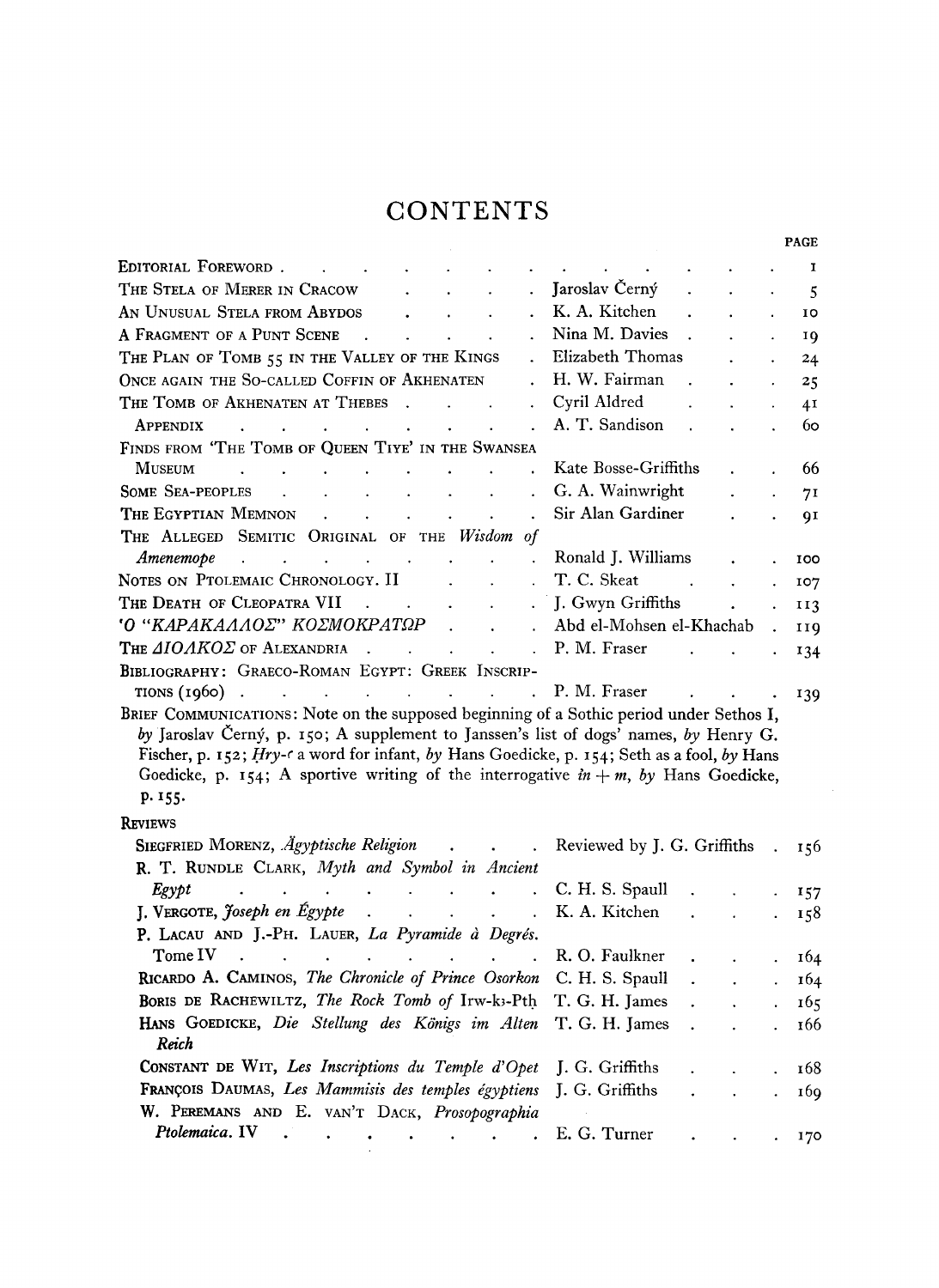#### Iv CONTENTS

| ARTHUR E. R. BOAK (AND) H. C. YOUTIE, The Archive of                                        |  | <b>PAGE</b> |
|---------------------------------------------------------------------------------------------|--|-------------|
| Aurelius Isidorus Sir H. I. Bell 171<br>WALTER C. TILL, Die Koptischen Ostraka der Papyrus- |  |             |
| sammlung der Österreichischen Nationalbibliothek J. Drescher.                               |  | 173         |

## LIST OF PLATES

| Plate I.       | facing p. 5<br>The stela of Merer in Cracow.<br>$\mathcal{L}^{\mathcal{A}}$ . The contract of the contract of the contract of the contract of the contract of the contract of the contract of the contract of the contract of the contract of the contract of the contract of the contrac |
|----------------|-------------------------------------------------------------------------------------------------------------------------------------------------------------------------------------------------------------------------------------------------------------------------------------------|
| Plates II-III. | between pp. 12 and 13<br>Stela from Abydos at Liverpool (Changel Allen Changel Allen Allen Changel Allen Allen Allen Allen Allen Allen A                                                                                                                                                  |
| Plate IV.      | facing p. 20<br>Tomb of Hepusonb. Felling trees in the Land of Punt.                                                                                                                                                                                                                      |
| Plate V.       | . $facing p. 2I$<br>Tomb of Hepusonb. Chariot-makers                                                                                                                                                                                                                                      |
| Plate VI.      | 1. Calcite pot of Kia. 2. Magical bricks from Royal<br>facing p. 37<br>Tomb 55 $\cdot$                                                                                                                                                                                                    |
| Plate VII.     | facing p. 66<br>Objects from 'the Tomb of Queen Tiye'                                                                                                                                                                                                                                     |
| Plate VIII.    | The Sea-peoples' homelands<br>. facing $p.71$                                                                                                                                                                                                                                             |
| Plate IX.      | . facing $p.$ 118<br>Two royal ladies                                                                                                                                                                                                                                                     |
| Plate X.       | . $facing p. 132$<br>Alexandrian coins of Caracalla . The contract of Caracalla . The contract of the contract of the contract of the contract of the contract of the contract of the contract of the contract of the contract of the contract of t                                       |
|                |                                                                                                                                                                                                                                                                                           |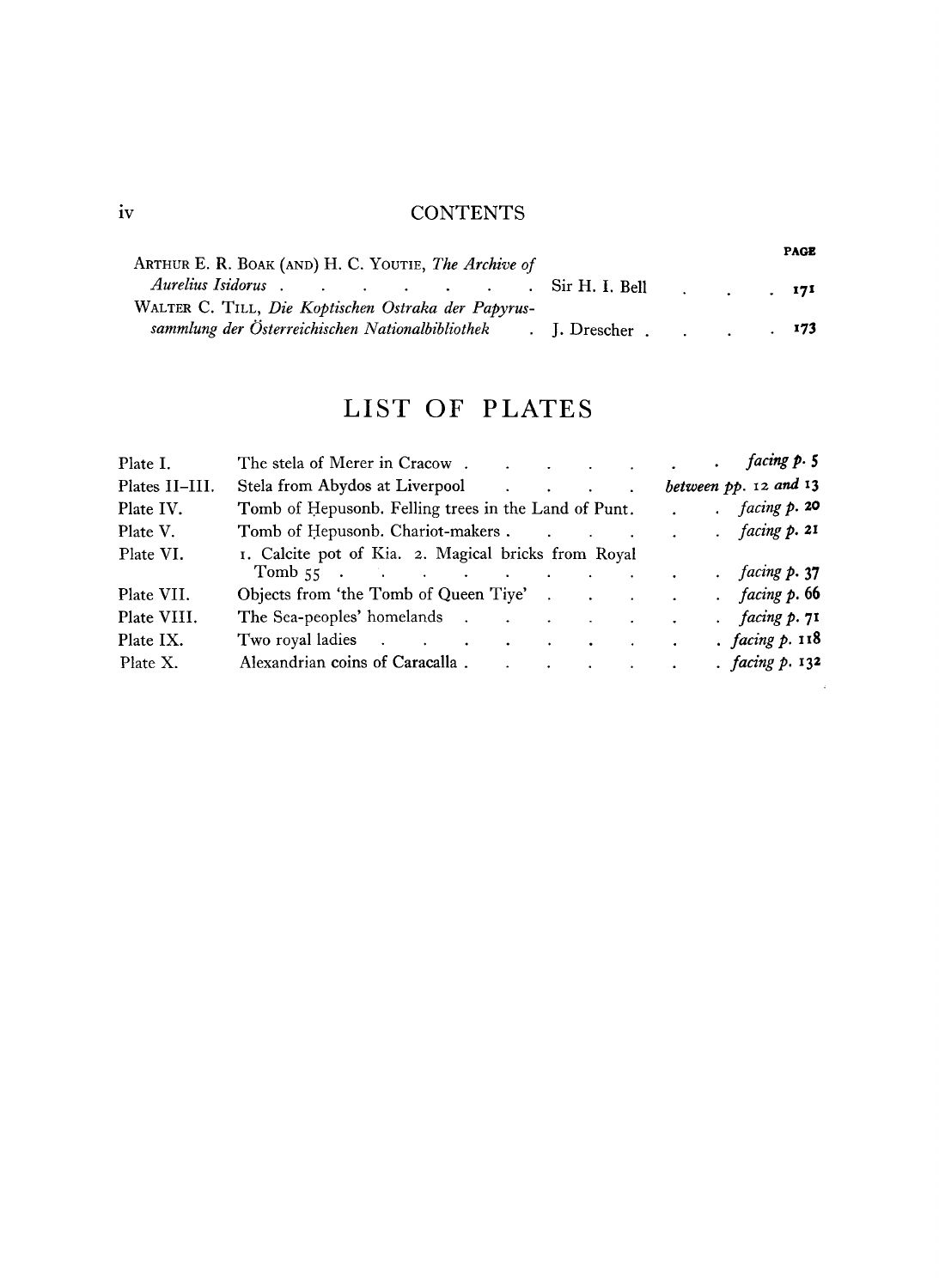#### <sup>152</sup> BRIEF COMMUNICATIONS

interpretation of *\*Mev6<f>p€vs* as the name of the town Memphis in its ancient pronunciation is not more felicitous. For who could believe that in this case, and in this case only, the Egyptians of the Graeco-Roman period reverted to the old pronunciation of some 2,000 years before their time, though the general practice was to pronounce the old names in accordance with the changes which the language had undergone? It seems to me that if *\*M€v6<f>prjs* has to be explained, it should be a king's name and that it would better suit the prenomen of Ramesses I often written only ( $\infty$ "). If this was read *Mn-ph-rc*, instead of the correct *Mn-phty-rc* (with  $\frac{N}{2N}$ ), the correspondence of consonants *M-n-p~h-r* and *M-v~(f>-p (h* not being expressed in Greek transcriptions) is complete. JAROSLAV CERNY

#### **A supplement to Janssen's list of dogs' names**

In *MDAIK* 16 (Junker Festschrift), 176-82, J. M. A. Janssen published an extensive compilation of dogs' names in a study entitled 't)ber Hundenamen im pharaonischen Agypten\ When this appeared I had a similar collection in hand, which proved to contain a few items that did not appear in Janssen's list. Most of these additions date to the Old Kingdom and derive from unpublished material. To avoid confusion I have continued Janssen's numbering, but have arranged the new items alphabetically rather than chronologically, as he has done. The sex is indicated as (f)eminine in a few cases where the accompanying representation recognizably depicts a bitch. A reference to Ranke's *Personennamen* is given wherever possible, and in such cases I have followed Janssen's practice in placing an asterisk before the entry; the asterisk is enclosed in a parenthesis if *PN* contains an example that is only approximately similar.

- 49.  $\oint \mathbb{R}^{\infty} \circ \text{i}t$ st. O.K. Relief fragment shown by a dealer in 1958. Perhaps this is the feminine equivalent of  $\int_{\mathbb{R}} \int_{\mathbb{R}}$  (Junker, *Giza*, v, fig. 18 = Janssen's no. 14), in which case the two names might be analysed as *ii*tt-s<sup>-t</sup> and *ii*th-s respectively, i.e. 'thou praisest the woman', 'thou praisest the man'. For the verb *in* see Edel, *ZAS* 79, 86-87.
- \*50.  $\|\hat{\mathbb{S}}\| \leq i$ y(i). (f.) Late M.K. Cairo J. d'E. 66340; Bisson de la Roque, Tôd, 134. PN 1, 7. 17.
- (#)5i. (Jl ^ *id\*.* O.K. Saqq&ra, tomb of *Ny-mh-pih,* beside Unis causeway, on south. Cf. *D;, PN* 1, 404. 7.
- <\*>52. *-£[£1\* mt-nfrt.* (f.)O.K. False door from Dendera, Cairo J. d'E. 38551. Cf. *Nfr-wtt, Nfrw/wt, Nfr-wrt-s,* Junker, *Giza,* vn, 221; v, 153; vi, 179.
	- 53(0 J^^l^J H *<sup>m</sup>\*ht.* O.K. Quibell,*Excavations at Saqqara 190J-8,* pi. 62. This possibly refers to the entire scene rather than to the dog alone (cf. Montet, *Rec. trav.* 35, p. 119, n. 6), but if so, the word *m<sub>h</sub>*<sup>t</sup> beat a tempo' does not particularly suit the context.
- \*54. It as mwt. (f.) First I.P. Painted false door from Upper Egypt, seen in hands of dealer, and subsequently said to have been destroyed. *PN* 1, 147. 4.
- **(\*)**55.  $\overrightarrow{H}$  **h** *rhw*. Late M.K. Cairo J. d'E. 66340; Bisson de la Roque, *Tôd*, 134. Cf. *Rhy*, *PN* 225. 14; II, 374.
- 56.  $\mathbb{R} \square \mathbb{X} \oplus \mathbb{A}$ , h;-n·i(i). Late M.K. Cairo J. d'E. 66340; Bisson de la Roque, Tôd, 134. H; is presumably the older  $hy (Wb. 11, 483)$ : i.e. 'I have joy'.
- 57.  $\Box$  *waim.* M.K.(?) Relief fragment formerly in the collection of Philip Lederer; photograph provided by B. Bothmer; cf. Janssen, *Bibliog.* 1958, no. 58333. A similar name *Hbny* is attested for the New Kingdom (Janssen's no. 41).